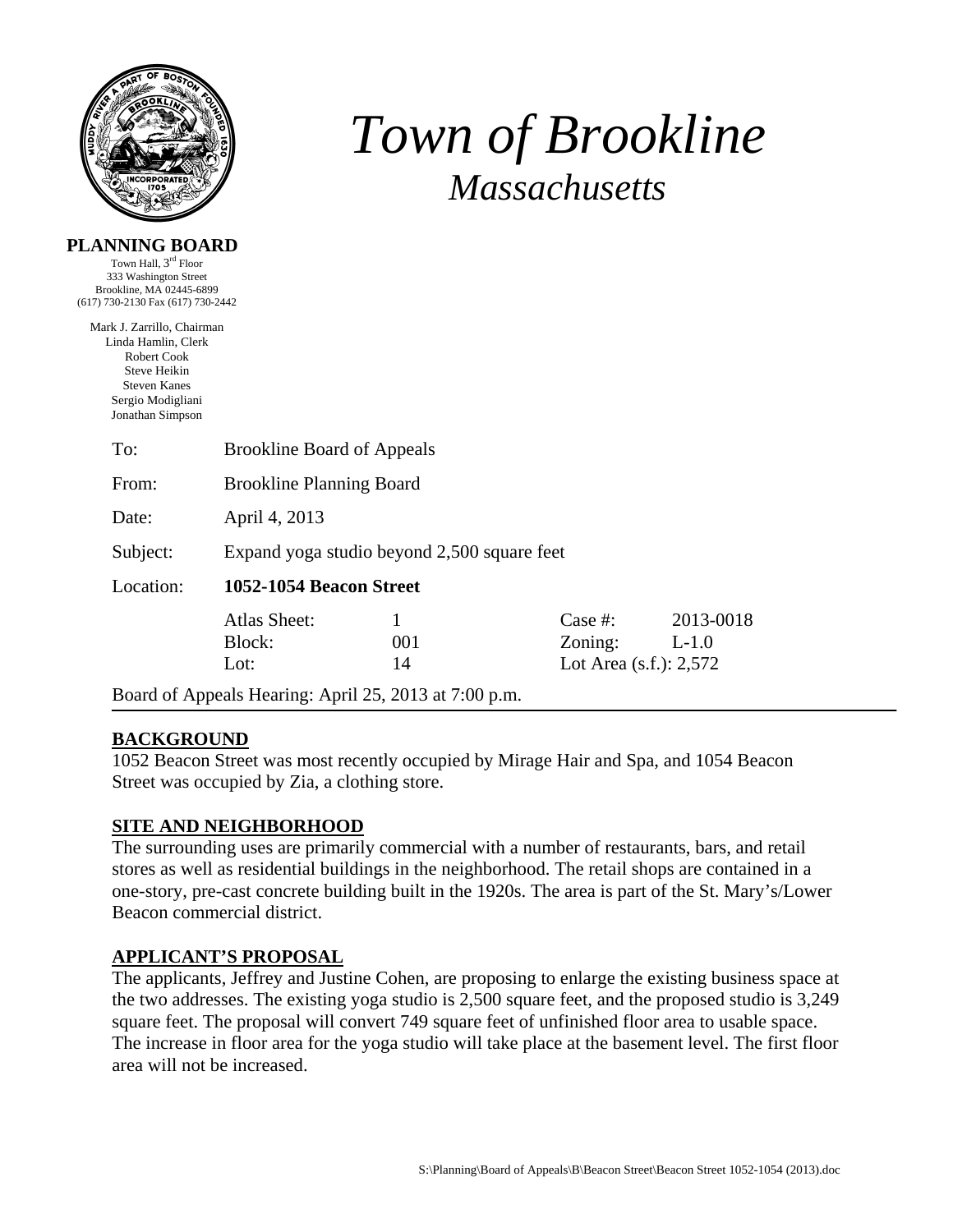# **FINDINGS Section 4.07 –** Table of Use Regulation, Use#18a (amended TM spring 2012) **Section 6.02,** Paragraph 1 – Table of Off-Street Parking **Section 6.02.1.b** – Off-Street Parking Space Regulations

|                | <b>Required</b> | <b>Existing</b> | <b>Proposed</b> | <b>Finding</b>  |
|----------------|-----------------|-----------------|-----------------|-----------------|
| <b>Parking</b> |                 |                 |                 | Special Permit* |

\* The Board of Appeals, by *special permit* may waive up to 10 parking spaces for any increased parking requirement when a change or expansion of a non-residential use in a business district is proposed. The applicant is requesting 4 parking spaces to be waived. *Special permit required.*

## **Section 8.02.2 –** Alteration or Extension

A special permit is required to alter a pre-existing non-conforming structure or use.

## **PLANNING BOARD COMMENTS**

The Planning Board is supportive of this proposal. The use appears to be an appropriate one for the space, and is not expected to detract from the surrounding neighborhood. The increase in floor area at the basement level will allow for a more usable basement space for the business. The business is located along the MBTA Green Line, and can be accessed by public transportation, therefore the Planning Board supports the waiving of 4 parking spaces required for the proposed Yoga Studio by special permit.

## **Therefore, should the Board of Appeals find the proposal meets the statutory requirement for a use variance, the Planning Board recommends approval of the plans by Studio Luz Architects, LTD, dated 3/5/13, subject to the following conditions:**

- 1. Prior to the issuance of a building permit, the applicant shall submit a final floor plan proposed subject to the review and approval of the Assistant Director of Regulatory Planning.
- 2. Prior to the issuance of a building permit, the applicant shall submit to the Building Commissioner for review and approval for conformance to the Board of Appeals decision: 1) a final site plan stamped and signed by a registered engineer or land surveyor; and 2) evidence that the Board of Appeals decision has been recorded at the Registry of Deeds.